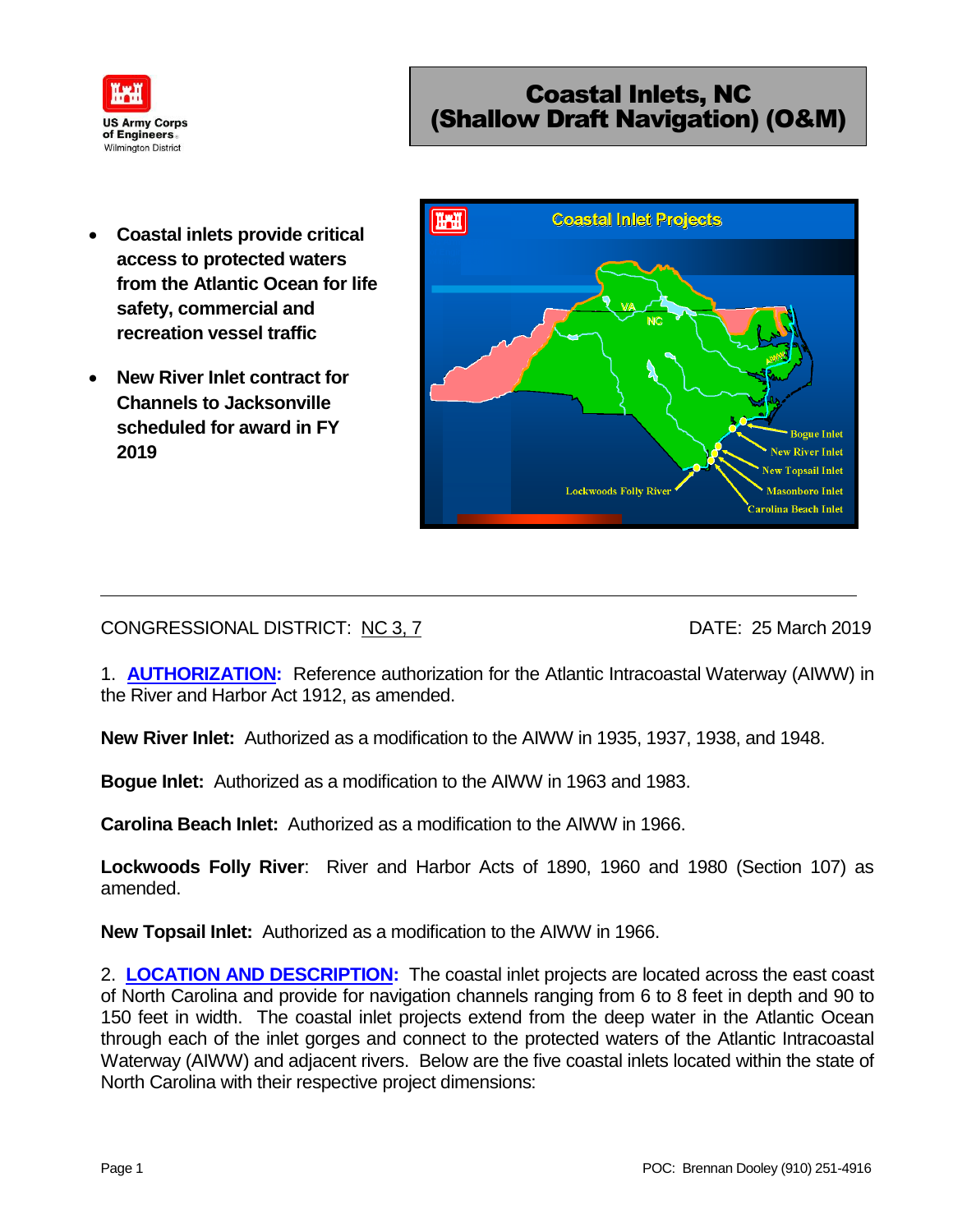PROJECT INFORMATION – Coastal Inlets, NC (Shallow Draft Navigation) (O&M) – Continued

**New River Inlet** consists of a channel 6-feet deep by 90-feet wide from the deep water of the Atlantic Ocean, through the inlet gorge, to the intersection of the AIWW and a channel 12-feet deep by 90-feet wide from the intersection of the AIWW, extending north within the banks of the New River, terminating just south of Hwy 24 in Jacksonville, North Carolina. This reach of the project is known as the Channels to Jacksonville.

**Bogue Inlet** consists of an 8-foot deep by 150-feet wide channel from the deep water in the Atlantic Ocean to the inlet gorge and a connecting channel 6-feet deep by 90-feet wide from the inlet gorge to the intersection of the AIWW.

**Carolina Beach Inlet** consists of an 8-feet by 150-feet wide channel from the deep water in the Atlantic Ocean to the intersection of the AIWW.

**Lockwoods Folly River** consists of an 8-feet deep by 150-feet wide channel from the deep water of the Atlantic Ocean to the intersection of the AIWW and a channel 6-feet deep by 100-feet wide from the intersection of the AIWW, extending north within the banks of the Lockwoods Folly River, terminating at the N.C. State Hwy 211 bridge.

**New Topsail Inlet** consists of an 8-feet deep by 150-feet wide channel from the deep water in the Atlantic Ocean to the inlet gorge and a connecting channel 7-feet deep by 80-feet wide from the inlet gorge to the intersection of the AIWW.

## 3. **FY 2018 ALLOCATIONS AND FY 2019 BUDGET:**

| <b>Project Name</b>          | <b>FY 2018</b><br><b>Allocations</b><br>(\$000) | FY 2019<br><b>President's Budget</b><br>(\$000) |
|------------------------------|-------------------------------------------------|-------------------------------------------------|
| <b>New River Inlet</b>       | \$448                                           | \$3,555                                         |
| Bogue Inlet                  | \$0                                             | \$0                                             |
| Carolina Beach Inlet         | \$193                                           | \$0                                             |
| <b>Lockwoods Folly River</b> | \$250                                           | \$0                                             |
| New Topsail Inlet            | \$0                                             | \$0                                             |
| <b>Total</b>                 | \$891                                           | \$3,555                                         |

In FY 2014, the state of North Carolina and the Corps executed a multi-year, multi-project memorandum of agreement to use state and local funds to perform additional maintenance dredging of many of these coastal inlets, as needed. This agreement was amended in FY 2016. This has been the primary source of funding to perform maintenance dredging at Bogue Inlet, Carolina Beach Inlet, Lockwoods Folly River, and New Topsail Inlet in FY 2019. Also, the Corps will be performing periodic hydrographic condition surveys of the coastal inlets throughout year using project condition survey funds. The surveying frequency is dependent upon funding, storm events, U.S. Coast Guard/project user reports of channel conditions, and review of aerial imagery.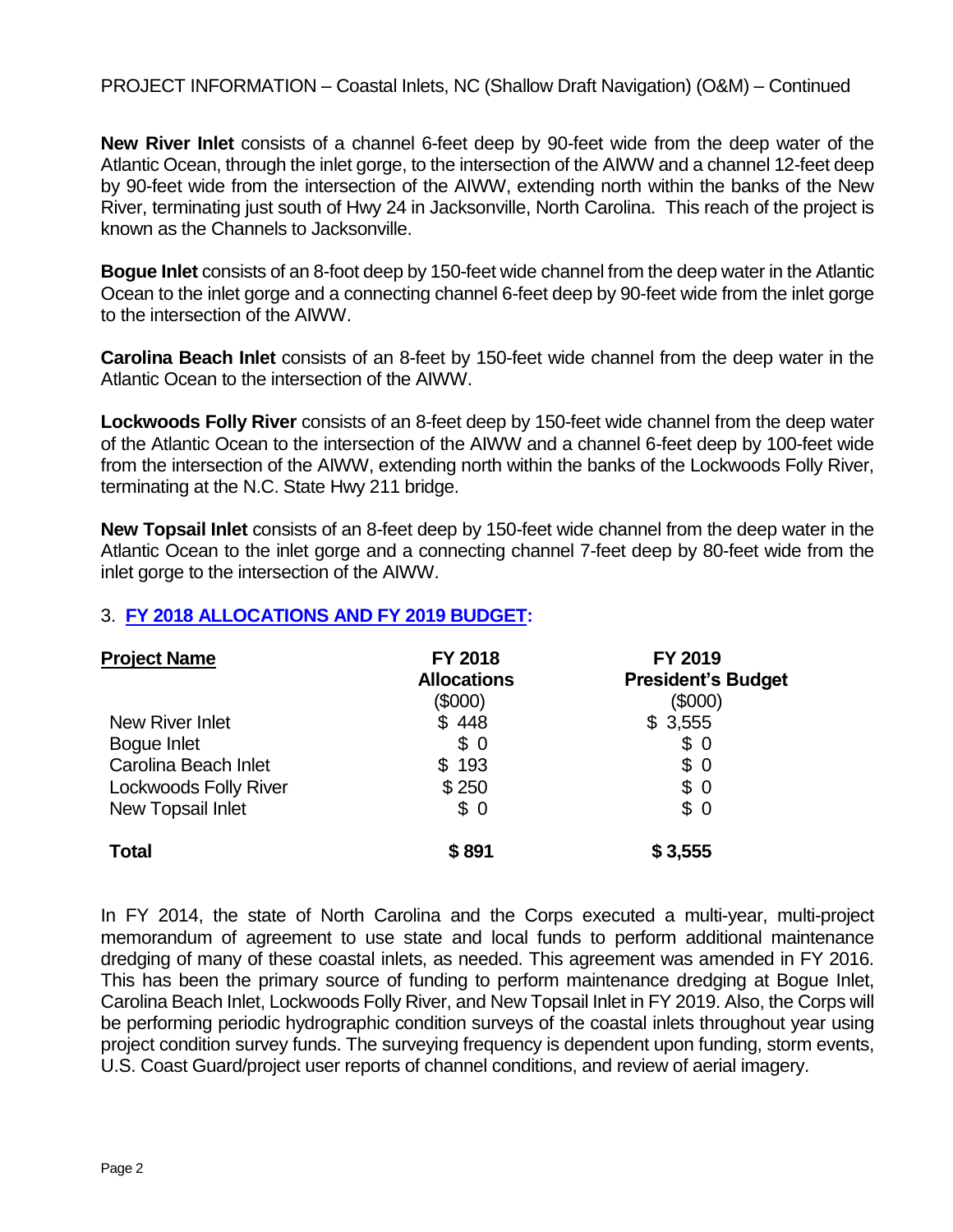## 4. **FY 2019 WORK PLAN:** \$0.

### 5. **FY 2020 BUDGET AMOUNTS:** \$30,000.

**New River Inlet**: Funds in the amount of \$30,000 will be used to perform periodic hydrographic condition surveys. Funds in the amount of \$2,275,000 could be used for to perform four maintenance dredging cycles with Government-owned plant.

**Bogue Inlet**: \$0. Funds in the amount of \$1,000,000 could be used to perform periodic hydrographic condition surveys and four maintenance dredging cycles with Government-owned plant.

**Carolina Beach Inlet**: \$0. Funds in the amount of \$1,000,000 could be used to perform periodic hydrographic condition surveys, and four maintenance dredging cycles with Government-owned plant to provide 85% of project dimensions.

**Lockwoods Folly River**: \$0. Funds in the amount of \$2,500,000 could be used to perform four maintenance dredging cycles with Government-owned plant for project availability of 85% of the year and to award a dredging contract with disposal to the confined disposal islands.

**New Topsail Inlet**: \$0. Funds in the amount of \$1,845,000 could be used to perform periodic hydrographic condition surveys and two maintenance dredging cycles with Government-owned plant which would provide project availability 50% of the year and to perform maintenance dredging by contract on connecting channels with disposal to adjacent shorelines which would provide project availability 85% of the year.

6. **ISSUE AND/OR STATUS:** The project users which are adversely impacted by lack of maintenance dredging of the inlets and associated connecting channels include:

- **‒** Small business commercial fishing vessels
- **‒** Small business contractor and Government dredging vessels
- **‒** U.S. Coast Guard Search and Rescue and Homeland Security Operations
- **‒** Charter fishing vessels
- **‒** Joint maritime training at New River Inlet (Camp Lejeune)
- **‒** Recreational vessels
- **‒** Vessels seeking safe haven from storms